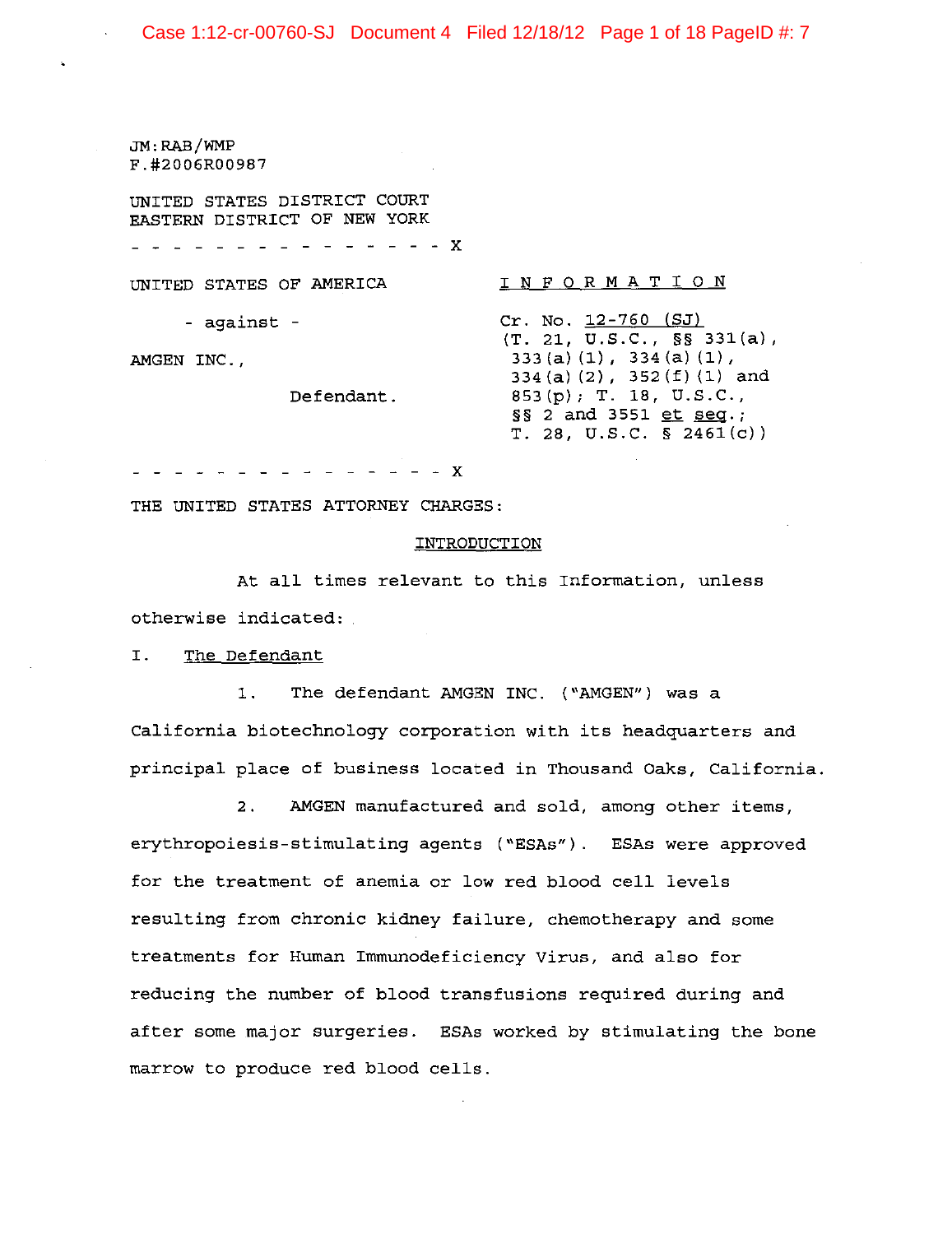3. AMGEN manufactured the first ESA called epoetin alfa in 1984 for the treatment of anemia, which it trademarked as Epogen. Epogen was intended to treat anemia caused by chronic kidney disease in patients on dialysis to lessen the need for red blood cell transfusions. In 1985, Johnson & Johnson ("J&J") acquired the licensing rights from AMGEN to market epoetin alfa in the non-dialysis market. J&J trademarked epoetin alfa as Procrit and, over time, expanded the uses for Procrit.

4. In the late 1990s, AMGEN developed a new compound, darbepoetin alfa, an analog of epoetin alfa. AMGEN trademarked this new generation ESA as Aranesp and launched the drug into direct competition with Procrit in the non-dialysis market.

5. AMGEN held the United States patents and trademarks for Aranesp, which was manufactured in Puerto Rico and distributed into interstate commerce throughout the United States, including in the Eastern District of New York.

II. The FDA and the FDCA

6. The United States Food and Drug Administration ("FDA") was a federal agency responsible for protecting the health and safety of the public by enforcing the Federal Food, Drug and Cosmetic Act ("FDCA"), set forth at 21 U.S.C. §§ 301 et seq.

7. The FDCA and its implementing regulations required that, with exceptions not relevant here, before a new drug could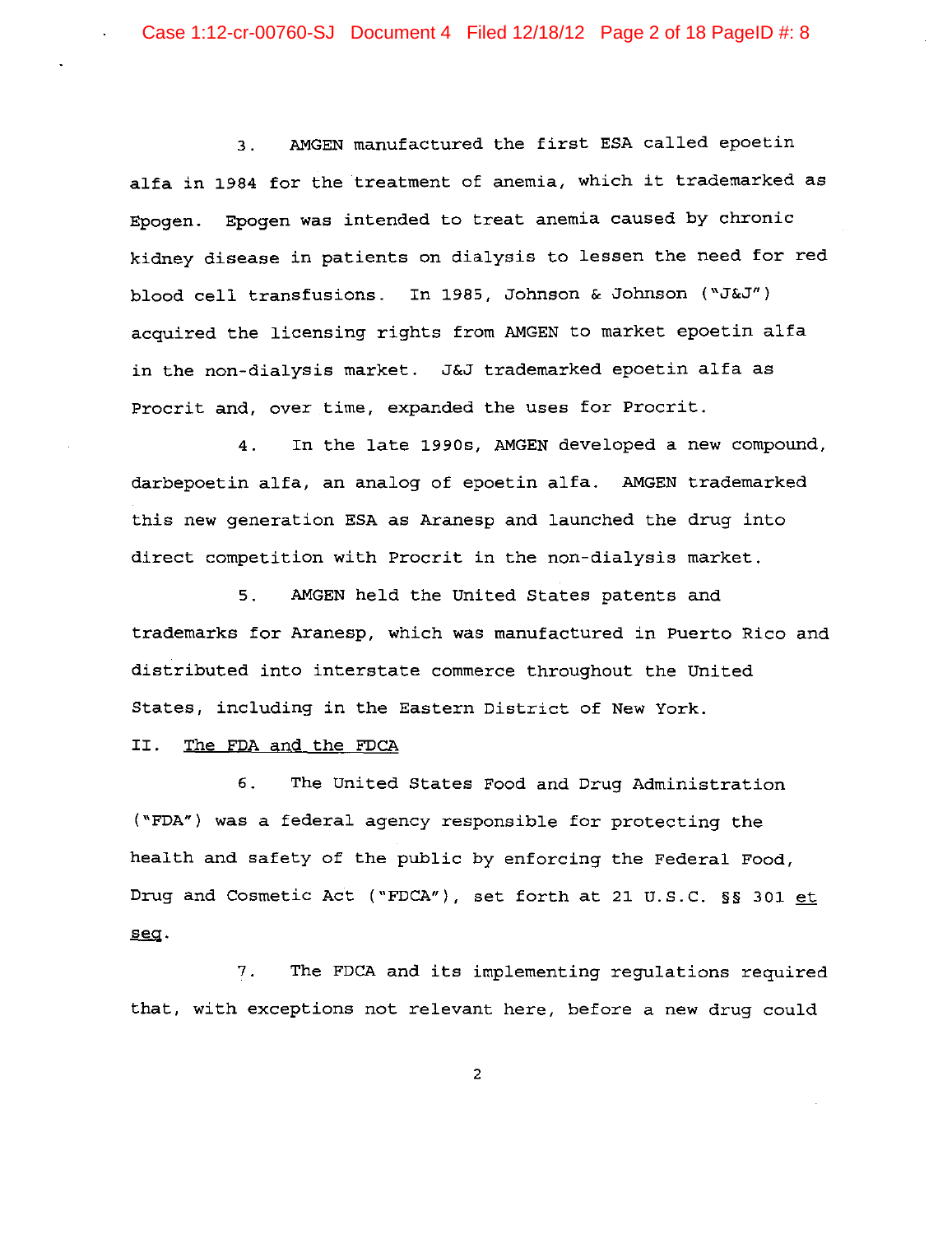legally be introduced into interstate commerce, the drug's sponsor had to submit and obtain approval of a New Drug Application ("NDA") from the FDA.

8. The FDCA and its implementing regulations required that the NDA include proposed labeling for the proposed intended uses of the drug, which included, among other things, the conditions for therapeutic use. The NDA was also required to contain, to the satisfaction of the FDA, data generated in adequate and well-controlled clinical trials that demonstrated that the drug would be safe and effective when used in accordance with the proposed labeling for the proposed intended uses.

9. An NDA sponsor was not permitted to promote and market a new drug until the FDA approved its NDA, including approval for the proposed labeling. Moreover, if approved, the sponsor was permitted to promote and market the drug for the medical conditions of use, known as "indications," and for dosages specified in the approved labeling. Uses not approved by the FDA, including dosages not approved in the drug's approved labeling, were known as "unapproved" or "off-label" uses.

10. The FDCA and its implementing regulations required a sponsor to file a supplemental NDA ("sNDA") in order to label or promote a drug for uses and dosages different from the indications and dosages specified in the approved labeling. The sNDA was required to include both a description of the newly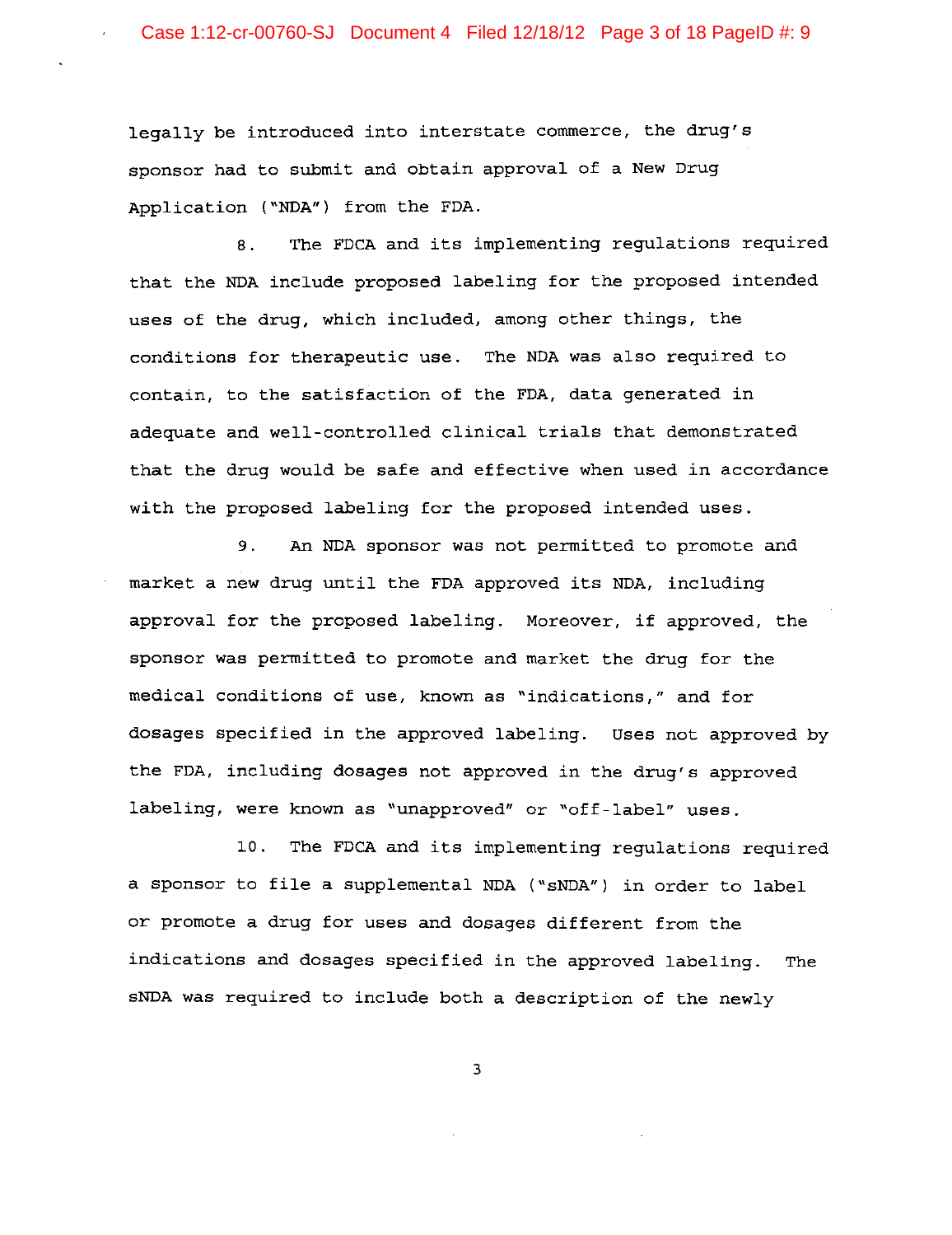proposed indication or indications for use and evidence consisting of well-controlled clinical studies sufficient to demonstrate that the drug was safe and effective for the new intended use or uses.

11. Under the FDCA, a drug was "misbranded" if its labeling did not contain "adequate directions for use." 21 U.S.C. § 352(f) (1). "Adequate directions for use" meant directions under which a layperson could use a drug safely and effectively for the purposes for which it was intended. 21 C.F.R. § 201.5. A prescription drug, by definition, could not bear adequate directions for use by a layperson, but an FDA-approved prescription drug, bearing the FDA-approved labeling, could be exempt from the adequate directions for use requirement if it was sold for an FDA-approved use. A prescription drug that was intended for non-approved, off-label uses did not qualify for this exemption and therefore was misbranded. 21 C.F.R. § 201.100.

12. FDA regulations define "intended use" by reference to the "objective intent of the persons legally responsible for the labeling of drugs," which intent may be demonstrated by, among other things, "oral or written statements by such persons or their representatives" and "the circumstances that the article is, with the knowledge of such persons or their representatives,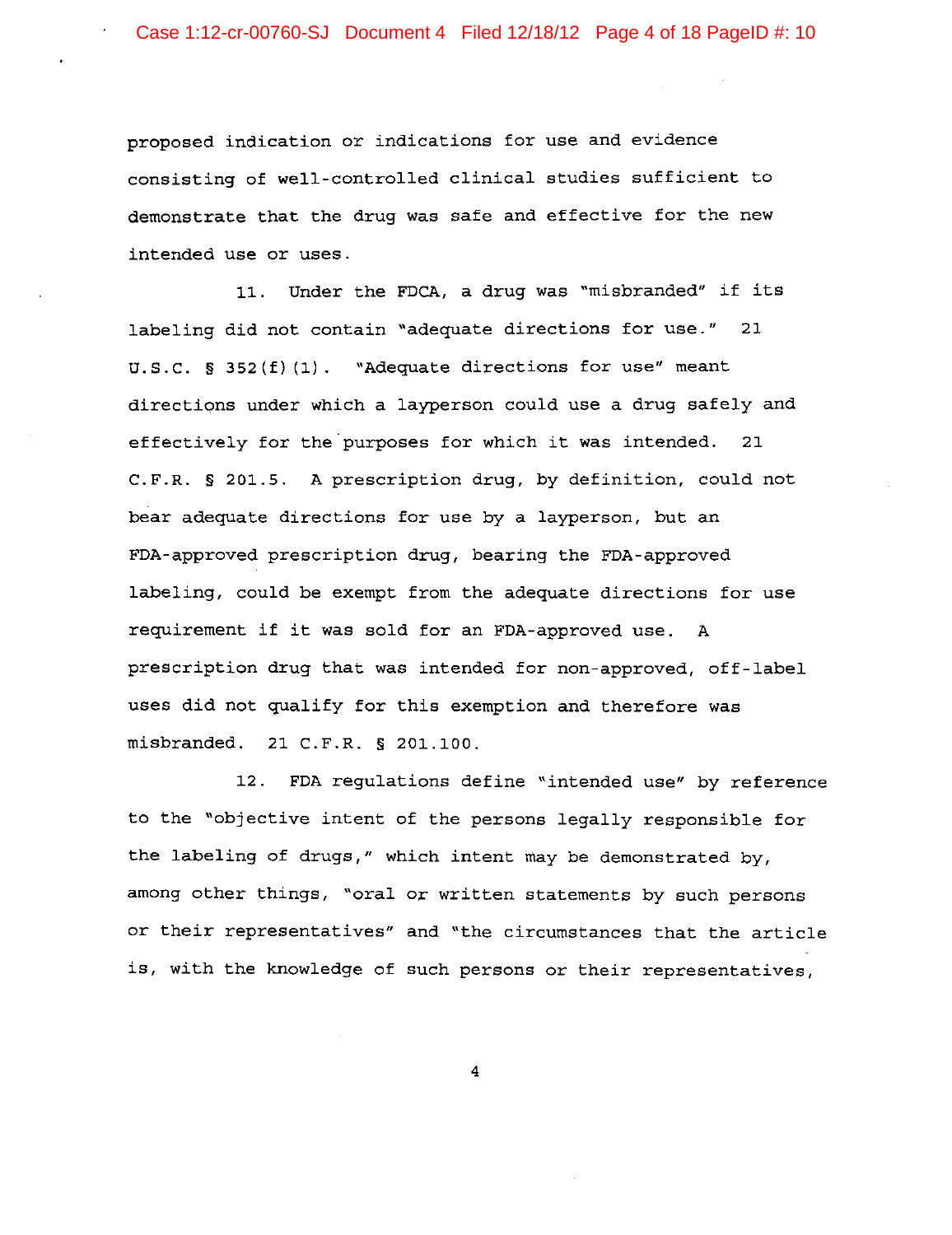Case 1:12-cr-00760-SJ Document 4 Filed 12/18/12 Page 5 of 18 PageID #: 11

offered and used for a purpose for which it is neither labeled nor advertised." 21 C.F.R. § 201.128.

13. The FDCA prohibited introducing or causing the introduction into interstate commerce of any drug that was misbranded.

14. The FDCA did not prohibit doctors from prescribing drugs for any purpose the doctor deemed medically appropriate, including off-label uses.

III. The Aranesp Approval Process

15. The FDA approved Aranesp at specific doses to treat patients suffering from anemia caused by (i) chronic renal failure ("CRF"), and (ii) chemotherapy in patients with nonmyeloid malignancies.

A. The Nephrology Label

16. On or about March 18, 2001, AMGEN submitted an NDA seeking approval for Aranesp for treatment of anemia associated with CRF.

17. On or about September 17, 2001, the FDA approved Aranesp for the treatment of anemia caused by CRF. The FDA approved a starting dose for the correction of anemia in CRF patients of 0.45 micrograms per kilogram ("mcg/kg") of body weight, administered once weekly ("QW"). For patients converting from epoetin alfa to Aranesp, due to Aranesp's longer serum half-life, the FDA approved Aranesp at a QW dosing cycle if a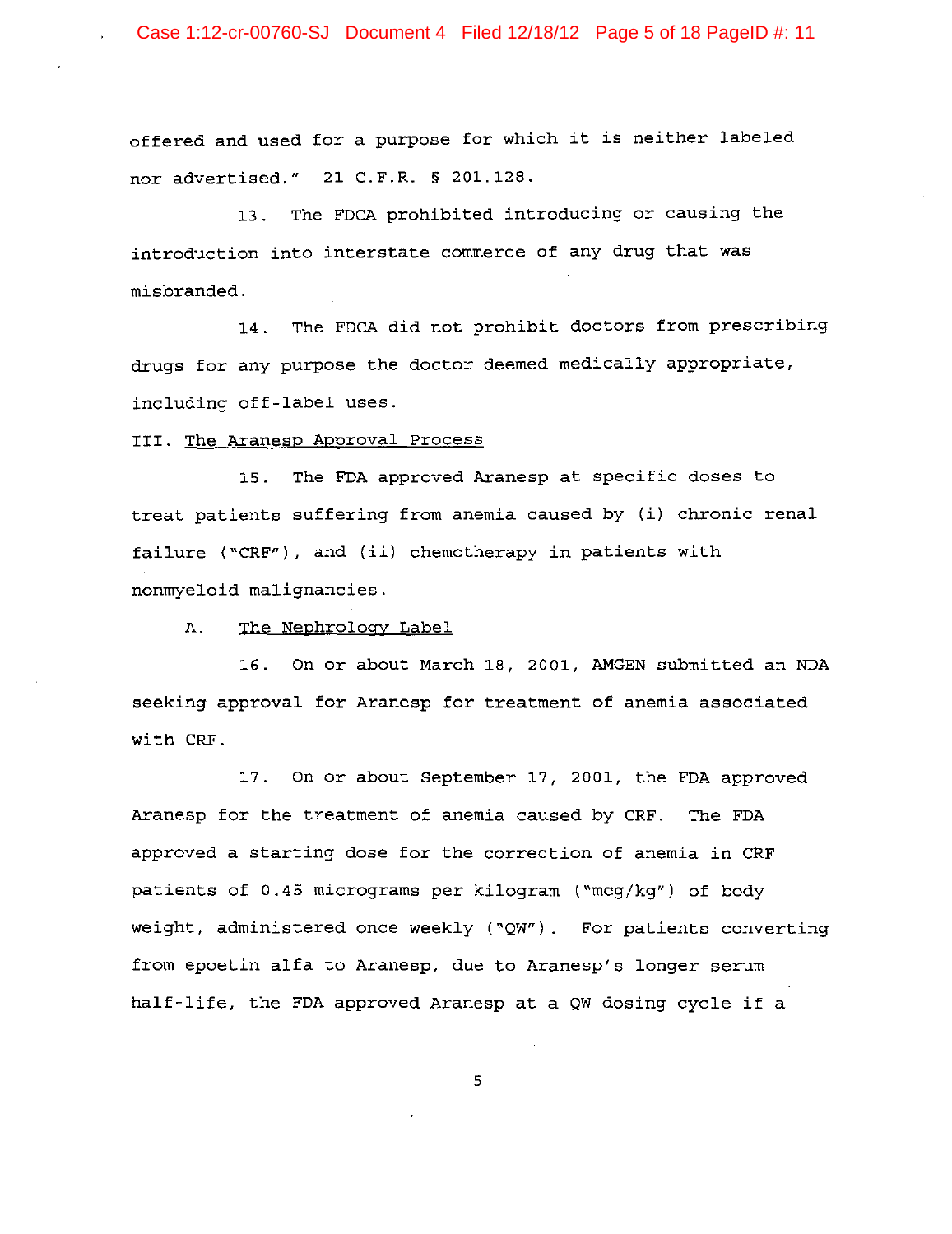patient was receiving epoetin alfa 2 to 3 times weekly and once every 2 weeks ("Q2W") if a patient was receiving epoetin alfa QW.

### B. The Oncology Label

18. On or about September 18, 2001, AMGEN submitted an sNDA seeking approval for Aranesp for treatment of anemia caused by chemotherapy.

19. On or about July 19, 2002, the FDA approved Aranesp for the treatment of chemotherapy-induced anemia ("CIA") in patients with non-myeloid malignancies, meaning anemia not caused by cancer. The recommended starting dose for Aranesp was 2.25 mcg/kg, administered QW. On or about March 23, 2006, the FDA approved every-three-week ("Q3W") dosing of Aranesp for the treatment of CIA in patients with non-myeloid malignancies.

#### IV. The Compendia

20. The compendia were reference books providing medical professionals with information regarding practitioners' uses of drugs in clinical practice. Pursuant to Title 42 of the United States Code and the regulations issued by the Centers for Medicare & Medicaid Services (CMS) , the Medicare and Medicaid programs could reimburse for a drug prescribed for an off-label use so long as that use was supported by one of the compendia designated by CMS. One such compendium was the United States Pharmacopeia - Drug Information ("USP-DI"), a reference book published by the u.S. Pharmacopeia ("USP"), a scientific not-forprofit organization, that contained standard drug usages,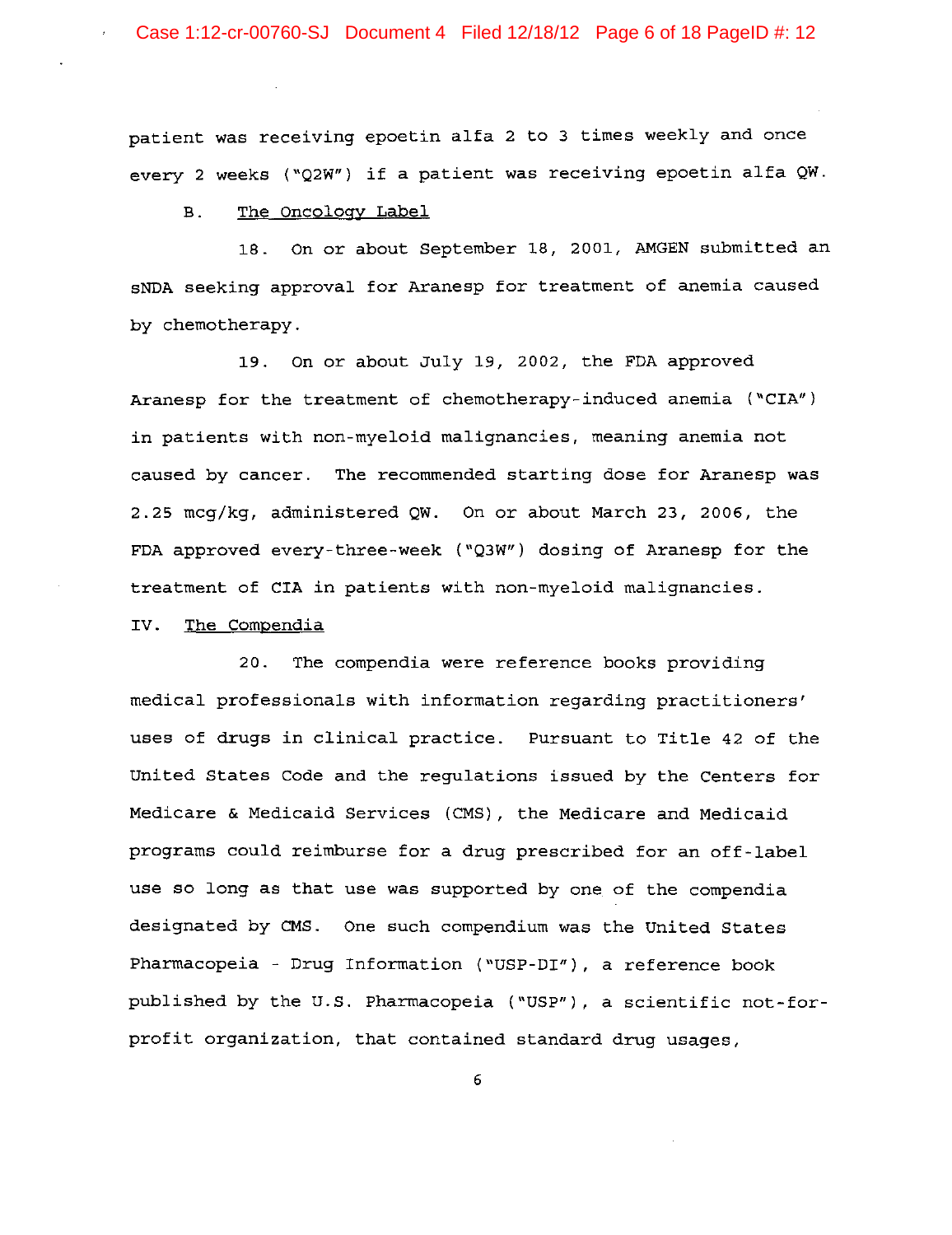including some off-label uses. Once a drug obtained a listing for an off-label use in the USP-DI or one of the other compendia designated by CMS, that use was typically reimbursed by the Medicare and Medicaid programs and by many private insurers. Consequently, obtaining a compendia listing for an off-label use of a drug created the possibility for more widespread use of the drug in the off-label manner because it became financially practical for doctors and patients to use the drug in that manner.

21. As alleged herein, AMGEN sought and obtained listings in the USP-DI for off-label doses for Aranesp to treat CRF and for the off-label use of treating anemia of cancer ("AOC"). The off-label use to treat AOC was not supported by any other compendium designated by CMS.

## v. AMGEN's Misbranding of Aranesp

22. In or about and between September 2001 and March 2007, AMGEN introduced into interstate commerce Aranesp that was misbranded, in that its labeling lacked adequate directions for intended uses and dosages that were not approved by the FDA. AMGEN continued to receive the benefits of its misbranding at least until the first quarter of 2009.

# A. Misbranding in Nephrology

23. Despite the differences in molecular structure of Aranesp and Procrit and the FDA's dosing approvals, doctors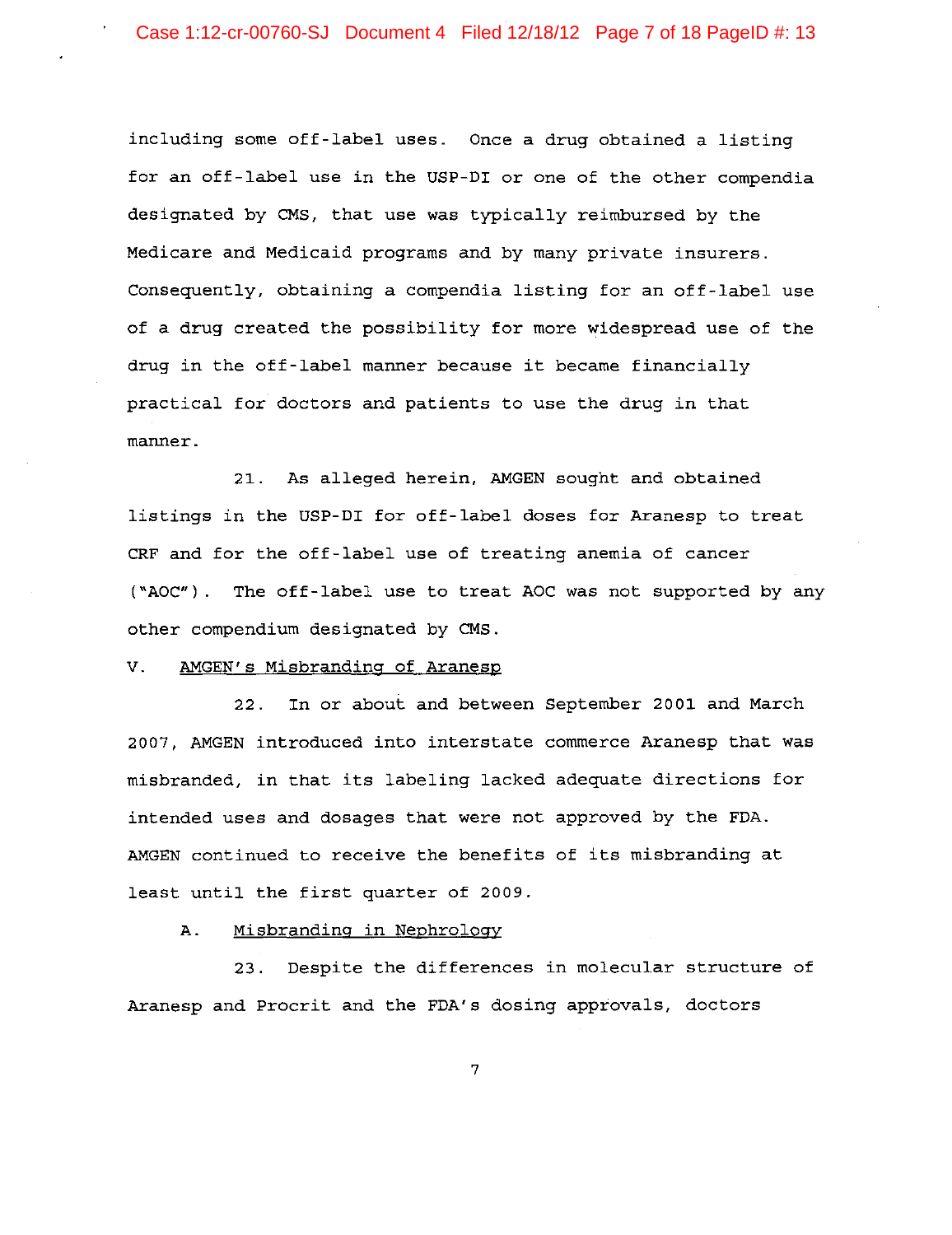generally deemed Aranesp and Procrit to be therapeutically equivalent to treat patients with anemia caused by CRF. At the time the FDA approved Aranesp in September 2001, doctors used Procrit extensively to treat such patients.

24. Faced with the task of competing with the wellestablished Procrit for market share, AMGEN sought to capture the nephrology ESA market by emphasizing the primary difference between Aranesp and Procrit, which was that Aranesp possessed a longer serum half-life and had thus been approved for a less frequent dosing regimen than Procrit. However, AMGEN soon realized that promoting Aranesp for the on-label dosage of Q2W if a patient was receiving Procrit QW did not effectively differentiate Aranesp from Procrit because a large number of doctors already used Procrit on an off-label Q2W dosing schedule to treat patients with anemia caused by CRF.

25. To better differentiate Aranesp from Procrit and increase Aranesp's sales, AMGEN representatives made oral and written statements to promote Aranesp for the off-label dose of once a month ("QM") for the treatment of anemia caused by CRF. AMGEN encouraged its marketing and sales representatives in nephrology to spread the QM dosing message to doctors and other health care professionals and aggressively promote the conversion of CRF patients with anemia to QM dosing intervals. promoting QM dosing for Aranesp for treatment of anemia caused by CRF was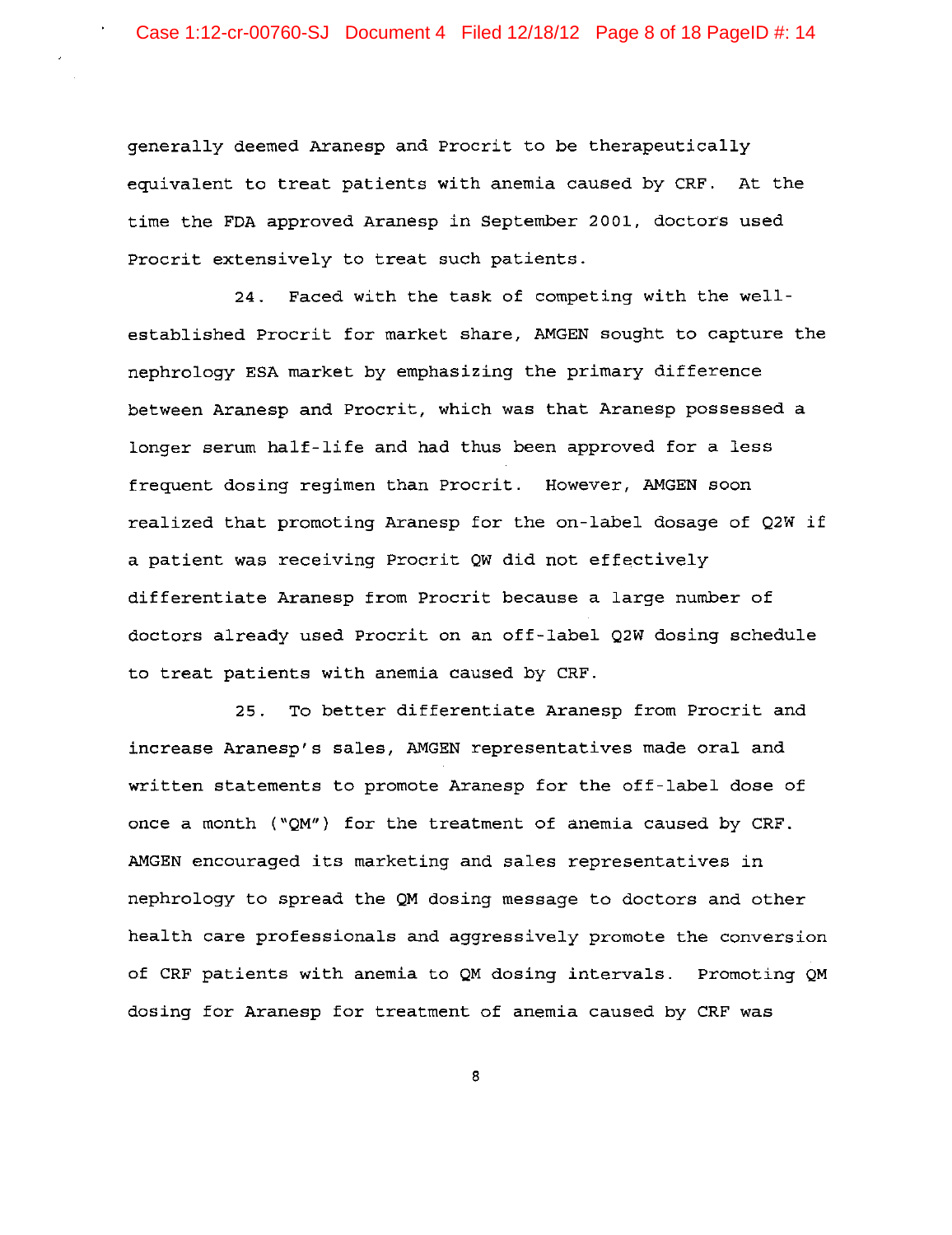AMGEN's business plan to distinguish Aranesp from Procrit and move anemic CRF patients to an ESA dosing regimen where Procrit could not compete.

26. AMGEN knew that its strategy of introducing Aranesp into the ESA market using the off-label QM dose for CRF patients with anemia would be pointless if doctors and patients were unable to obtain reimbursement for using the QM dose. Therefore, AMGEN sought and obtained a listing in the USP-DI for Aranesp for QM dosing, which in turn allowed for reimbursement for doctors who switched to the QM dose. As part of its strategy to increase sales of Aranesp, AMGEN instructed its sales representatives to distribute laminated reprints of the Aranesp compendia listing for the QM dose to health care professionals with the intent that the health care professionals would use Aranesp for QM dosing, for which they would be reimbursed.

27. AMGEN was very successful in using the off-label QM dose to increase its market share for CRF patients, which prompted one of its account managers, in June 2004, to state: "Doctors are so used to writing Procrit and we have pushed extended dosing [QM dosing] so much that they forget that they can use Aranesp Q2W."

28. In or about January 2005, to further increase Aranesp's share in the nephrology market, AMGEN promoted the unapproved QM dosing regimen through the concept of "Freedom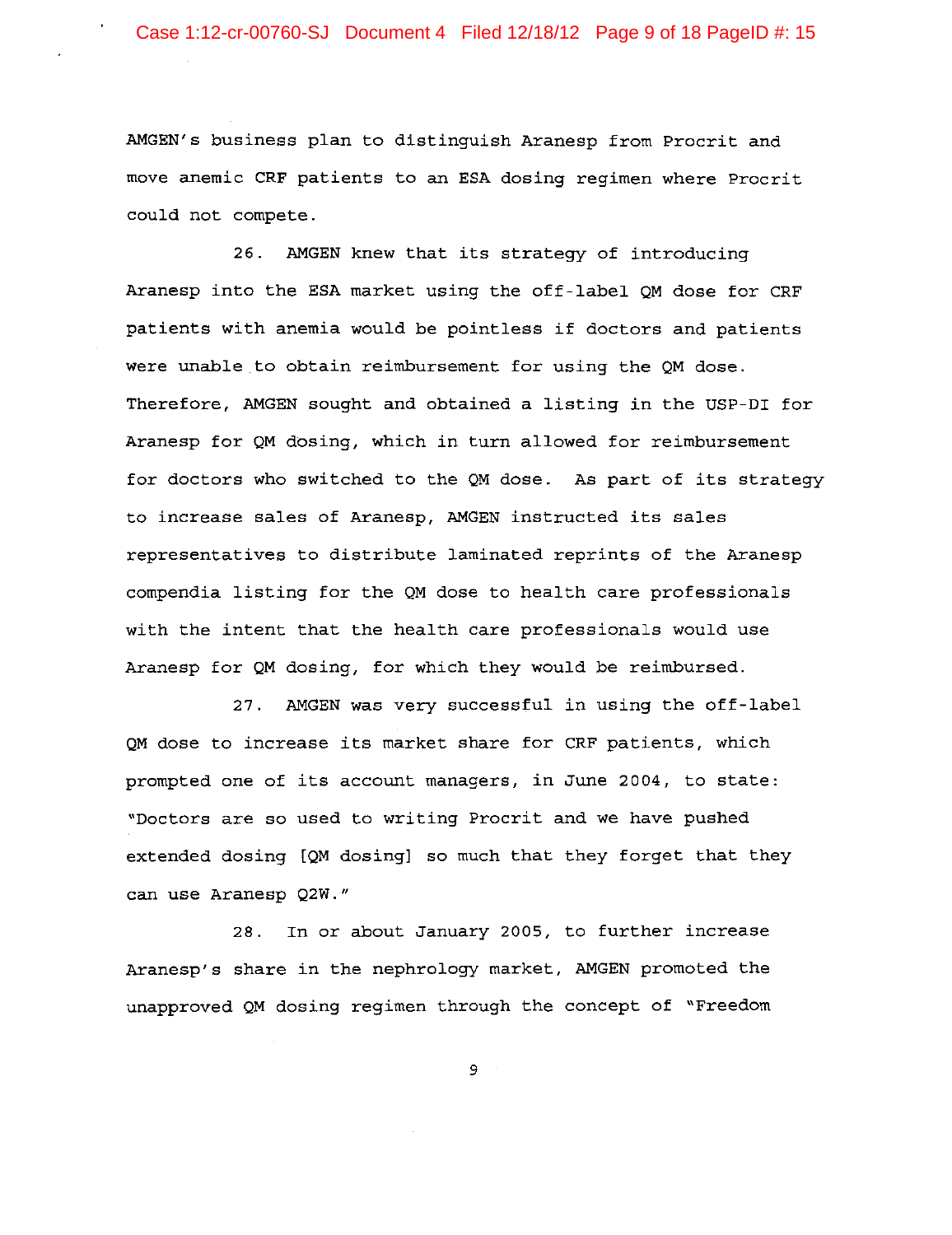Time." The Freedom Time chart, which was created by an AMGEN sales representative, promoted QM dosing by highlighting the alleged lifestyle benefits to patients and economic benefits to doctors that followed a conversion from QW or Q2W to QM dosing. Senior AMGEN sales executives promoted the use of the Freedom Time chart and the attendant sales messages to AMGEN sales representatives across the United States and provided incentives to sales representatives who were able to convert accounts from Procrit to Aranesp. In response to an email showing that the Freedom Time chart and sales messages were being circulated to regional sales directors, district sales managers and sales representatives across the country, the Senior National Sales Director in Nephrology wrote to a regional sales director, senior marketing executives and others: "Great direction to your team. Thanks for sharing. This is a great way to follow up from our managment [sic] call."

29. In addition to the Freedom Time chart, AMGEN provided its sales representatives with clinical studies that supported the unapproved QM dosage of Aranesp and encouraged them to use these studies to promote QM dosing under the guise of "reactive" marketing, which was a marketing technique that took advantage of the sales representatives' supposed ability to react to doctor-initiated questions about an off-label use by providing the doctors with information in their possession concerning that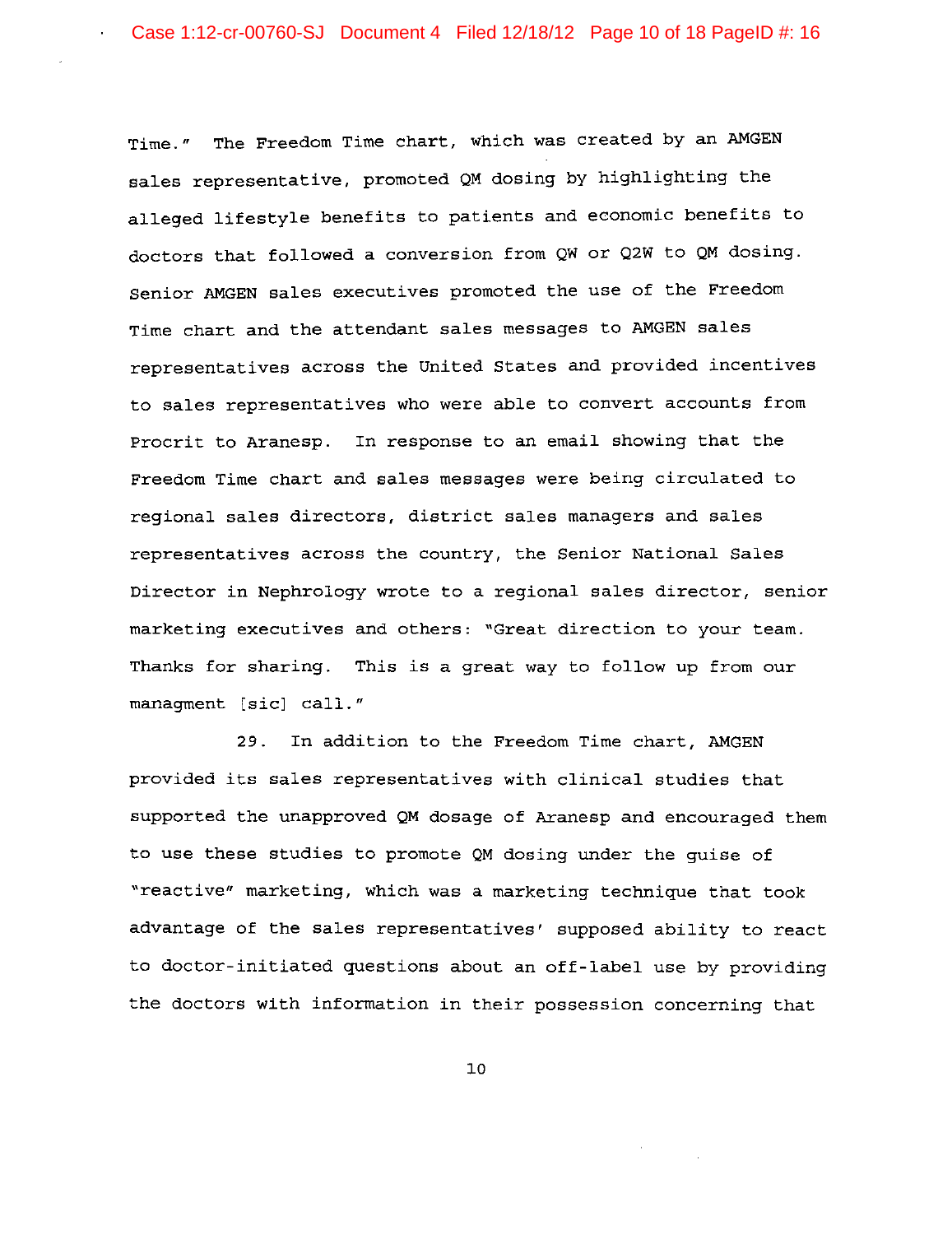use. In reality, AMGEN trained its sales representatives to elicit questions from doctors about QM dosing that AMGEN believed gave the sales representative the necessary cover to provide the doctors with the off-label QM studies because Amgen intended that the drug be used for the off-label QM dosing, notwithstanding that Aranesp labeling lacked adequate directions for use for the off-label QM dosing.

30. In December 2005, AMGEN applied to the FDA to obtain approval for QM dosing for the treatment of anemia for patients with CRF. In July 2006, the FDA issued a complete response letter that did not approve QM dosing for the treatment of anemia for patients with CRF. The FDA told AMGEN that the studies submitted were inadequate to obtain an approval for QM dosing, and that AMGEN required "at least one randomized, controlled clinical study that provides robust evidence of safety and efficacy." AMGEN never submitted such a study to the FDA. Instead, AMGEN promoted Aranesp for the treatment of anemia caused by CRF at the QM dose by using some of the same studies that the FDA had found insufficient to establish the safety and efficacy of the QM dose. AMGEN's sNDAs submitted in 2007 and 2008 to obtain approval for QM dosing for the treatment of anemia for patients with CRF were also not approved by the FDA.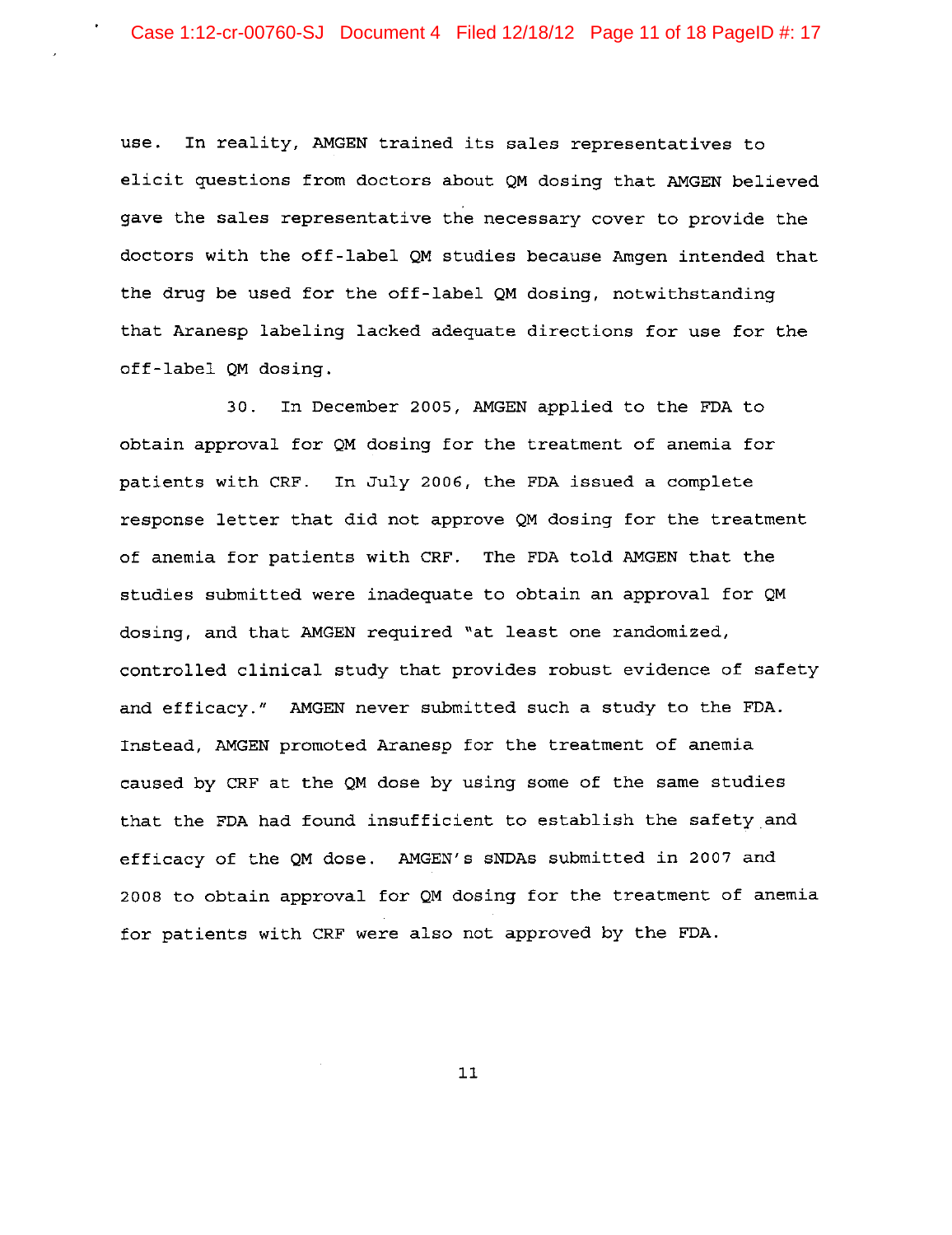#### B. Misbranding **in** Oncology - 02W Dosing

31. Similar to nephrologists, oncologists generally deemed Aranesp and Procrit to be therapeutically equivalent to treat patients with CIA. At the time the FDA approved Aranesp for the treatment of CIA in patients with non-myeloid malignancies at a QW starting dose, Procrit was already being used extensively by doctors at the off-label starting dose of QW.

32. As part of its strategy to introduce Aranesp into the oncology ESA market, Amgen sought to differentiate Aranesp from Procrit and increase Aranesp's sales by pointing doctors to language in the Dosage and Administration portion of the Aranesp label, which stated that the drug possessed a "longer serum halflife" and "should be administered less frequently than epoetin alfa." AMGEN used this language as justification for its promotion of a Q2W starting dose of Aranesp for the treatment of patients with CIA. This strategy was critical to AMGEN's business plan for Aranesp in the oncology field, which focused on establishing a Q2W starting dose for the treatment of CIA at the time of the drug's oncology launch **in** July 2002. AMGEN's internal marketing documents openly stated that the "launch strategy" was to "build a compelling clinical study around 200mcg 2QW" and to "utilize [an off-label study that supported the Q2W dose] on each call to solidify Q2W dosing with the 200 mcg." Despite these oral and written statements that reflected the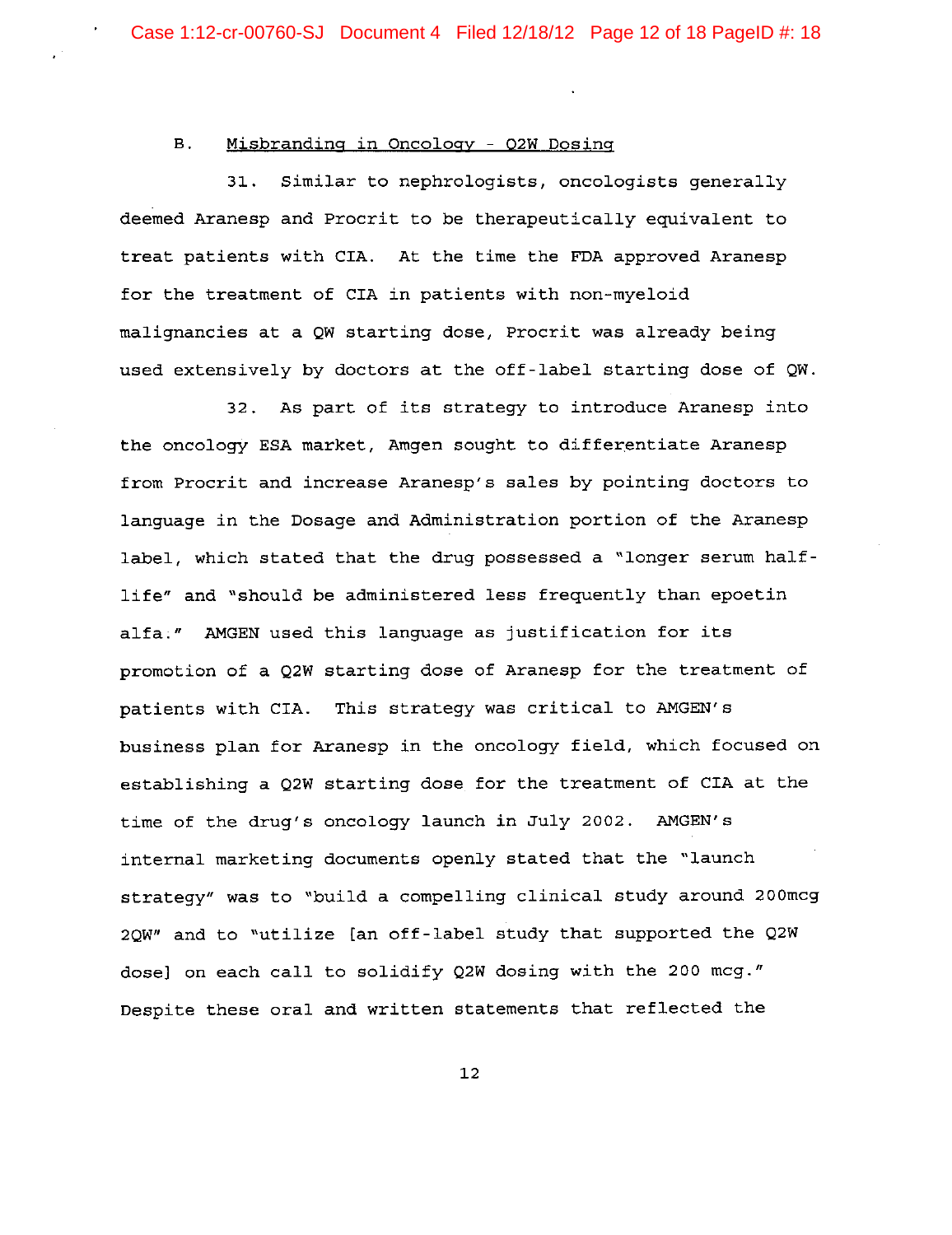intended use of Aranesp for Q2W dosing in oncology, the Aranesp label did not contain adequate directions for use for Q2W dosing.

33. AMGEN improperly trained its sales representatives that the "less frequently than epoetin alfa" language in the Aranesp label meant that they could promote Aranesp for a Q2W starting dose. Indeed, AMGEN's promotion of the Q2W starting dose for the treatment of patients with CIA was so pervasive that some sales representatives were unaware that the Q2W starting dose was an off-label dosage. In training materials, AMGEN told its sales representatives that one of the "keys to success" was the "ability to maintain provider confidence in the 200 mcg Q2W **dose."** 

34. Similar to AMGEN's marketing strategy for Aranesp in the nephrology field, AMGEN sought and obtained a listing in the USP-DI for Aranesp for the Q2W starting dose, which in turn allowed doctors to obtain reimbursement if they used this offlabel dose. As it did in its nephrology campaign, AMGEN also encouraged its oncology sales force to promote Aranesp for the Q2W starting dose by instructing sales representatives to elicit questions from doctors about the off-label use of Aranesp and then provide the doctors with clinical studies that supported the off-label Q2W starting dose under the guise of "reactive" marketing.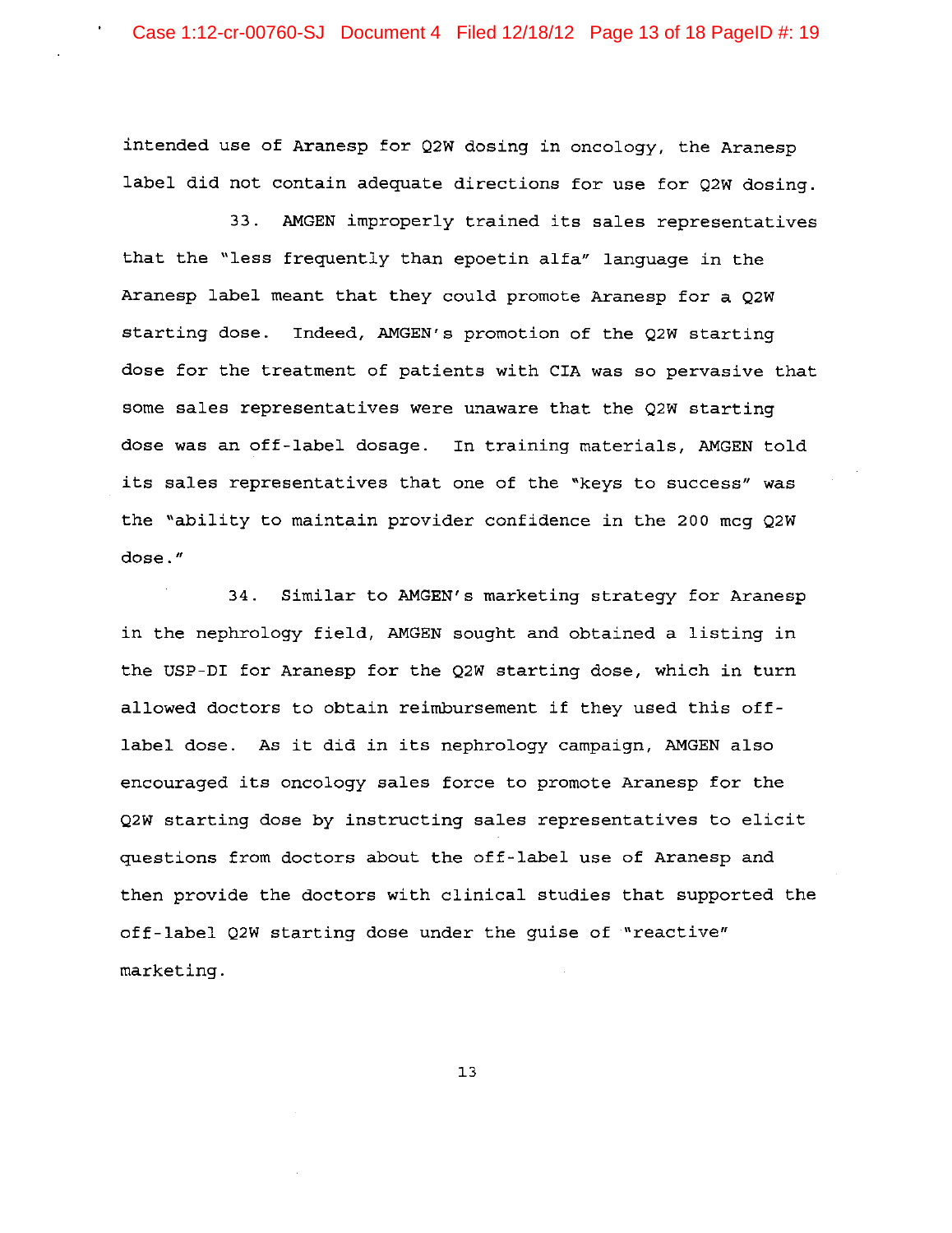35. In its September 18, 2001 sNDA, AMGEN applied for and submitted a Phase II study in support of the Q2W starting dose for the treatment of CIA, but the FDA did not approve Aranesp for this dose. Amgen nevertheless instructed its sales representatives to promote the off-label starting dose of Q2W for the treatment of patients with CIA using the same study that the FDA found insufficient to support approval of that dose.

C. Misbranding in Oncology - Anemia of Cancer

36. AMGEN introduced Aranesp into the oncology field for the treatment of AOC, which was an off-label use.

37. Prior to Aranesp's approval for the treatment of CIA, AMGEN's marketing group highlighted the fact that AOC was "a relatively large market with significant opportunities for future growth."

38. A year after the FDA approved Aranesp for the treatment of CIA, AMGEN sought and obtained a listing in the USP-DI concerning the use of Aranesp to treat AOC, providing the USP-DI with information about two AOC studies. Senior AMGEN sales executives treated the USP listing as the functional equivalent of FDA approval. AMGEN's internal marketing materials trumpeted that Aranesp in AOC was the "next big thing" and would give AMGEN a "fifty-one percent market share." AMGEN instructed its sales representatives to distribute laminated reprints of the USP-DI listing for Aranesp to treat AOC to health care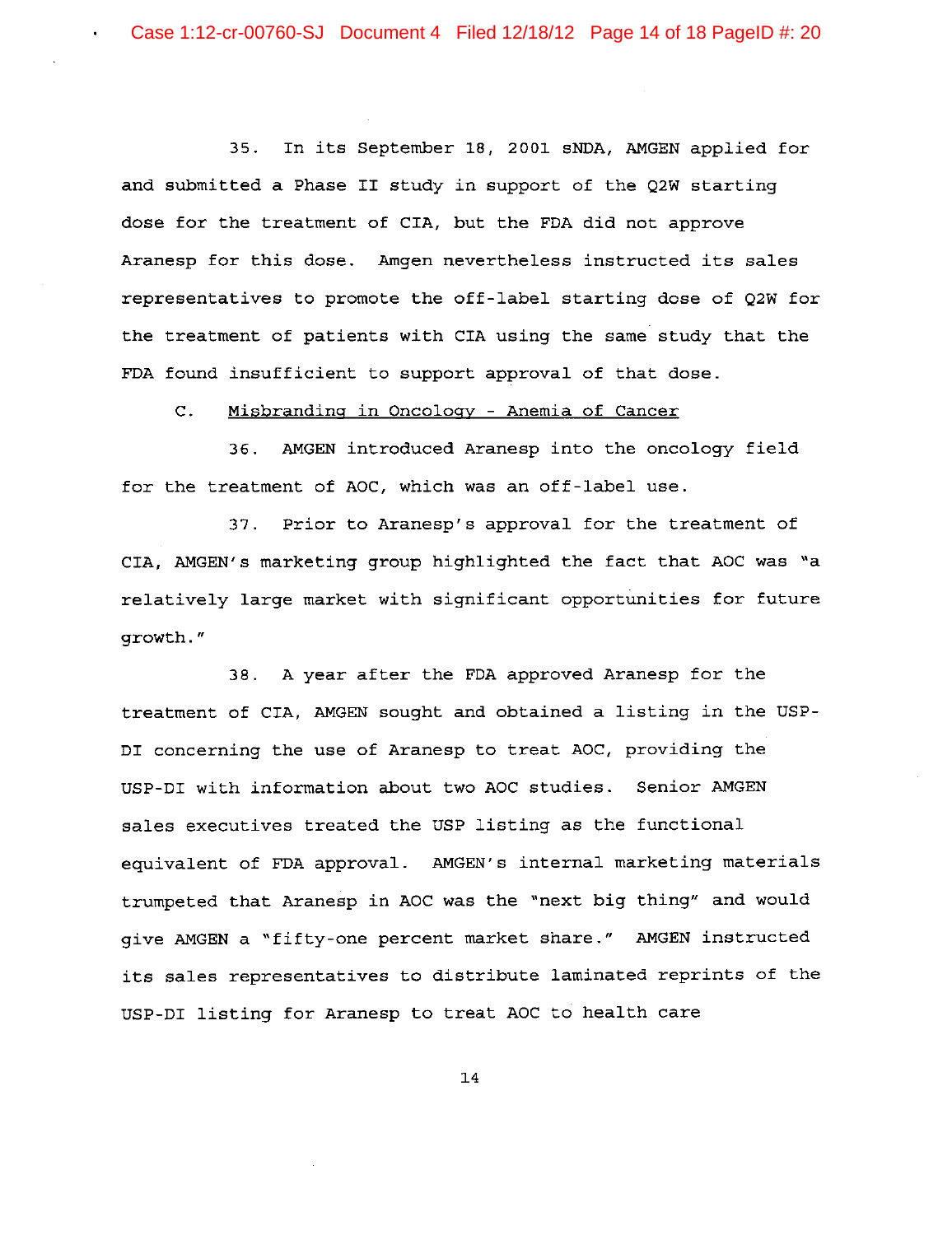professionals with the intent that the health care professionals would use Aranesp for AOC. AMGEN also sought and obtained reimbursement for the use of Aranesp to treat AOC and trained its sales representatives to provide the written USP-DI listing to convince doctors to switch their Aoe patients from Procrit to Aranesp. AMGEN encouraged its sales representatives to use offlabel studies to promote Aranesp for the treatment of AOC and trained them to elicit questions about off-label uses of Aranesp to permit sales representatives to provide the studies to doctors under the guise of "reactive" marketing. At no time did the Aranesp label contain adequate directions for use for this intended use.

39. As early as 2001, AMGEN was in discussions with the FDA about obtaining an Aoe indication for Aranesp. At that time, the FDA told AMGEN that it required a robust study of safety in AOC patients before it could approve Aranesp for that use. AMGEN nevertheless promoted Aranesp for the treatment of AOC using the less-robust studies that would have been insufficient to gain FDA approval. In 2007, AMGEN completed the required robust study and informed the FDA of the results. In response, in March 2007, the FDA mandated that a "black box" warning be added to Aranesp's label stating, among other things, that Aranesp "increased the risk of death . . in patients with active malignant disease receiving neither chemotherapy nor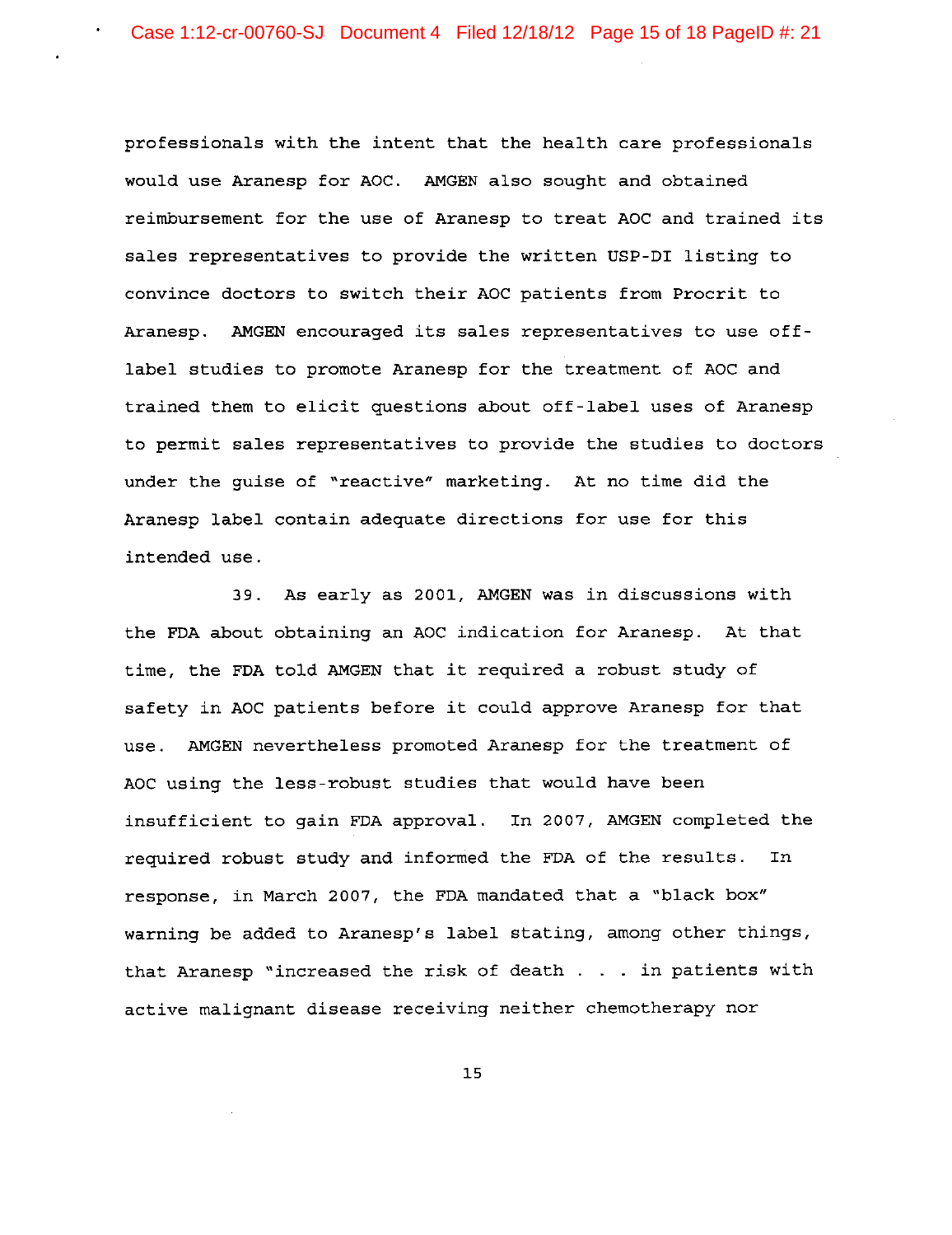radiation." AMGEN ceased its promotion of Aranesp for the treatment of AOC at or about the time the FDA issued this "black *box"* **warning.** 

#### INTRODUCTION OF A MISBRANDED DRUG INTO INTERSTATE COMMERCE

40. The allegations contained in paragraphs 1 through 39 are realleged and incorporated as though fully set forth in this paragraph.

41. In or about and between September 2001 and March 2007, both dates being approximate and inclusive, within the Eastern District of New York and elsewhere, the defendant AMGEN, together with others, did introduce into interstate commerce, and cause the introduction into interstate commerce of, Aranesp, a drug within the meaning of 21 U.S.C. § 321(g), for the following intended uses and dosages for which it was not approved by the FDA: (i) the off-label QM dosage for the treatment of anemia in CRF patients; (ii) the off-label Q2W starting dosage for the treatment of anemia in CIA patients; and (iii) the off-label use in the treatment of AOC, which resulted in the drug being misbranded within the meaning of 21 U.S.C. § 352(f)(1), in that its labeling did not bear adequate directions for such intended uses and dosages.

(Title 21, United States Code, Sections 331(a), 333(a) (1) and 352(f) (1); Title 18, United States Code, Sections 2 and 3551 et seq.)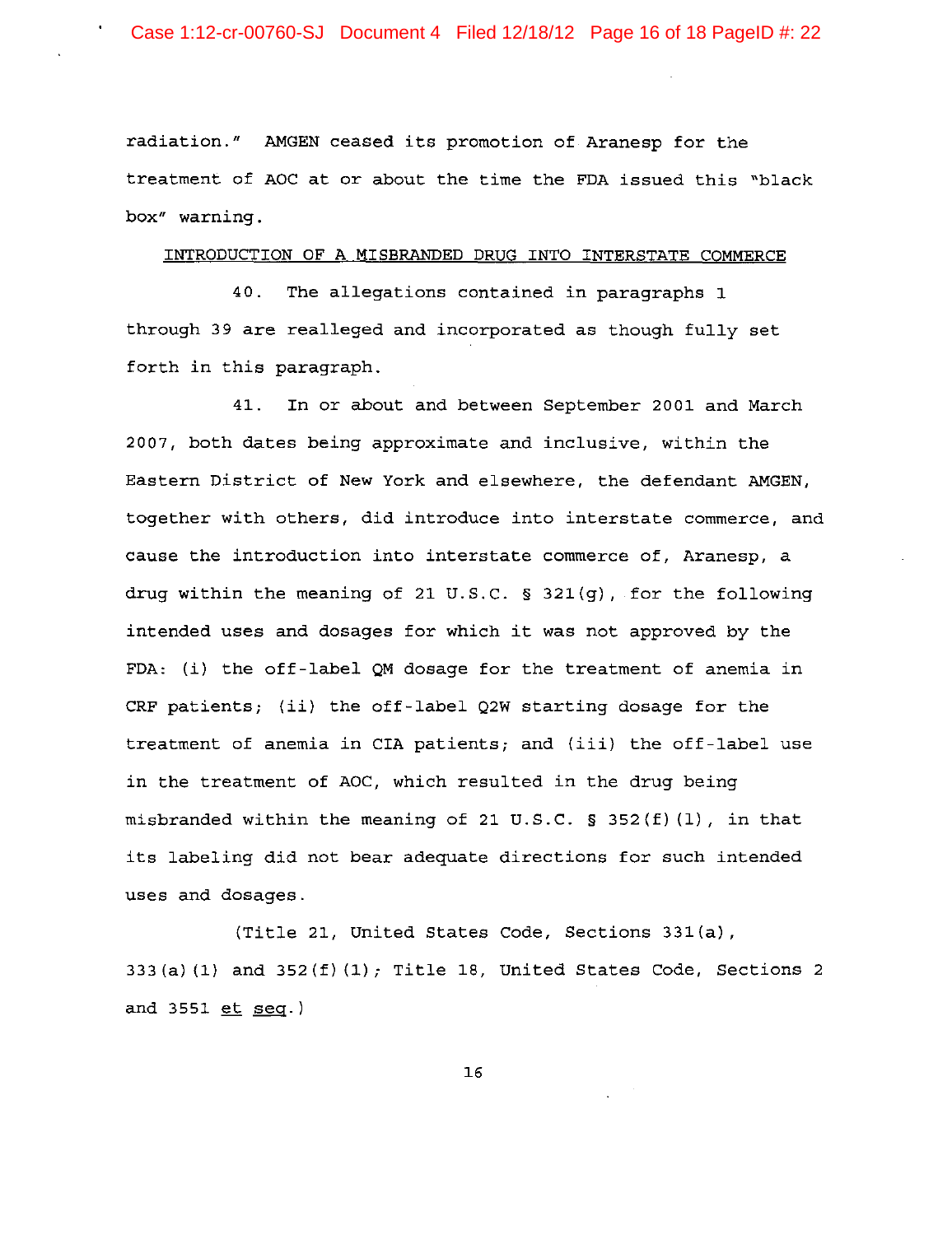Case 1:12-cr-00760-SJ Document 4 Filed 12/18/12 Page 17 of 18 PageID #: 23

# CRIMINAL FORFEITURE ALLEGATION

42. The United States hereby gives notice to AMGEN that, upon conviction of the offense charged in this Information, the government will seek forfeiture in accordance with Title 21, United States Code, Section 334(a) (1) and (a) (2) and Title 28, United States Code, Section 2461(c), which requires any person convicted of such offense to forfeit: (a) any article of food, drug or cosmetic that is adulterated or misbranded when introduced into or while in interstate commerce, or while held for sale after shipment in interstate commerce, or which may not, under the provisions of Title 21, United States Code, Sections 334 or 355, be introduced into interstate commerce; (b) any drug that is a counterfeit drug; (c) any container of a counterfeit drug; (d) any punch, die, plate, stone, labeling container, or other thing used or designed for use in making a counterfeit drug or drugs; and (e) any adulterated or misbranded device.

43. If any of the above-described forfeitable property, as a result of any act or omission of AMGEN:

(a) cannot be located upon the exercise of due diligence;

(b) has been transferred or sold to, or deposited with, a third party;

(c) has been placed beyond the jurisdiction of the court;